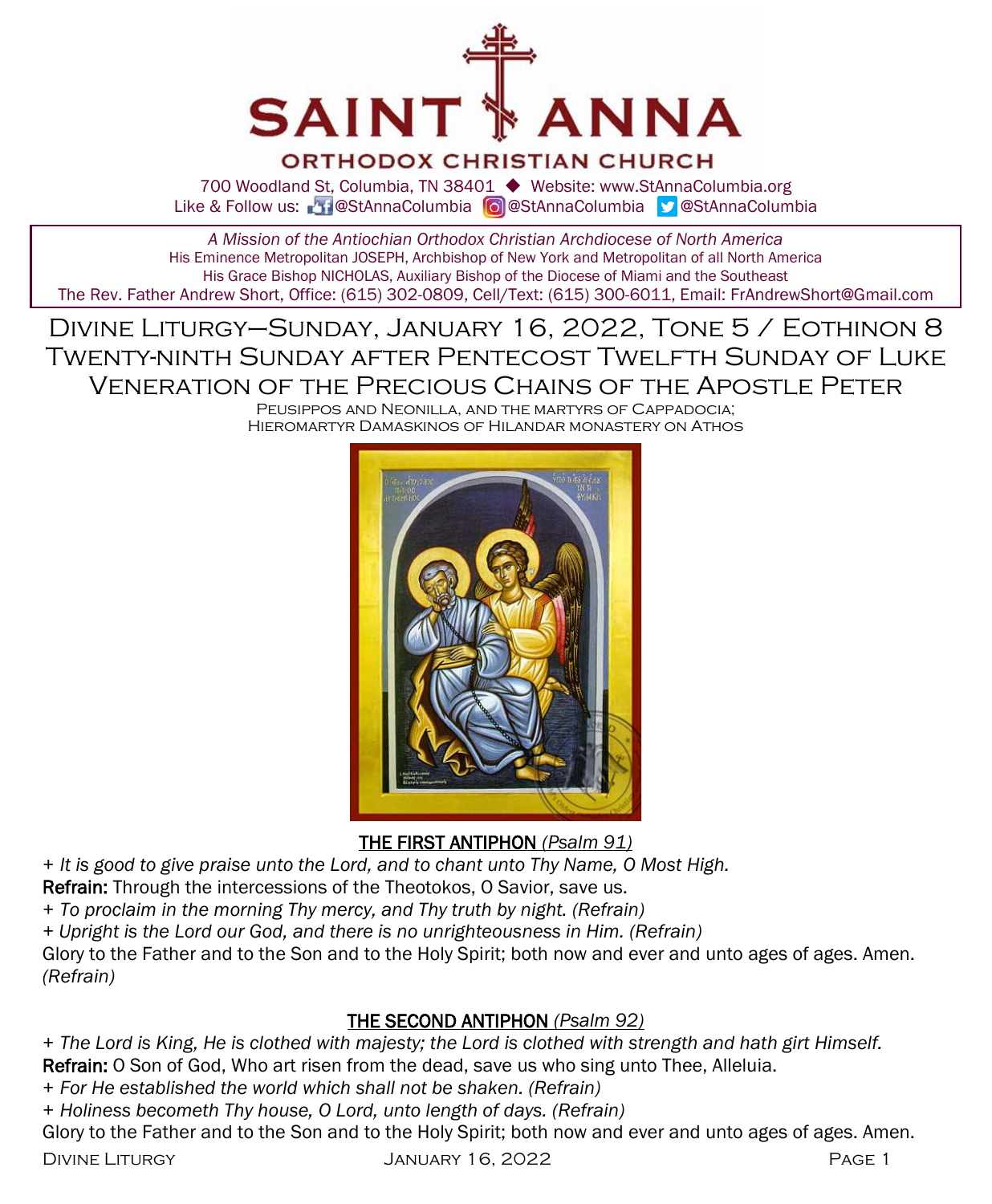# HYMN OF ST. JUSTINIAN

Only Begotten Son and Word of God, who art immortal, Thou didst take on Thee for our salvation to be incarnate of the Holy Theotokos and ever-virgin Mary and without change was made man, and was crucified also, O Christ our God, and by Thy death hast death subdued. Who art one of the Holy Trinity, glorified with the Father and the Holy Spirit: O save, O save us.

# THIRD ANTIPHON: RESURRECTIONAL APOLYTIKION IN TONE FIVE *(Psalm 94:1)*

*+ Come, let us rejoice in the Lord, let us shout with jubilation unto God our Savior.* 

Refrain: Let us believers praise and worship the Word; coeternal with the Father and the Spirit, born of the Virgin for our salvation. For, He took pleasure in ascending the Cross in the flesh to suffer death; and to raise the dead by His glorious Resurrection.

# THE EISODIKON (ENTRANCE HYMN) OF ORDINARY SUNDAYS

Come, let us worship, and fall down before Christ. O Son of God, Who art risen from the dead; Save us who sing to Thee. Alleluia.

# RESURRECTIONAL APOLYTIKION IN TONE FIVE

Let us believers praise and worship the Word; coeternal with the Father and the Spirit, born of the Virgin for our salvation. For, He took pleasure in ascending the Cross in the flesh to suffer death; and to raise the dead by His glorious Resurrection.

# APOLYTIKION OF ST. PETER THE APOSTLE IN TONE FOUR

Thou hast come to us without leaving Rome, O thou who dost preside over the Apostles, by the power of the venerable chains thou didst bear. While honoring them with faith, we beseech thee, that through thine intercessions, God may grant us great mercy.

# APOLYTIKION OF ST. ANNA, Righteous Ancestor of God, Mother of the Theotokos:

O Godly-minded Anna, thou didst give birth unto God's pure mother who conceived Him Who is our Life. Wherefore, thou hast now passed with joy to thy heavenly rest, wherein is the abode of them that rejoice in glory; and thou askest forgiveness of sins for them that honor thee with love, O ever blessed one.

# KONTAKION OF THE PRESENTATION OF CHRIST IN TONE ONE

O Christ God, Thou hast sanctified the virgin's womb by Thy birth, and as was meet, hast blessed the hands of Simeon. Thou hast also come to us to save us. Do Thou, when wars prevail, give peace to Thy people, and make mighty those whom Thou hast loved, for Thou alone art the Lover of mankind.

# TRISAGION HYMN

People: *(sung)* Holy God, Holy Mighty, Holy Immortal: have mercy on us. *(Three times)*  Glory to the Father, and to the Son, and to the Holy Spirit: Now and ever, and unto ages of ages. *Amen.*  Holy Immortal: have mercy on us. *Priest: With Strength!*

People: Holy God, Holy Mighty, Holy Immortal: have mercy on us.

# ~THE NEW TESTAMENT READINGS~

THE EPISTLE *(For the Twenty-Ninth Sunday after Pentecost)* 

*Priest: Let us attend.*

Reader: How magnified are Thy works, O Lord; in wisdom hast Thou made them all. Bless the Lord, O my soul. *Priest: Wisdom.*

Reader: The Reading from the Epistle of St. Paul to the Colossians. (3:4-11)

*Priest: Let us attend.*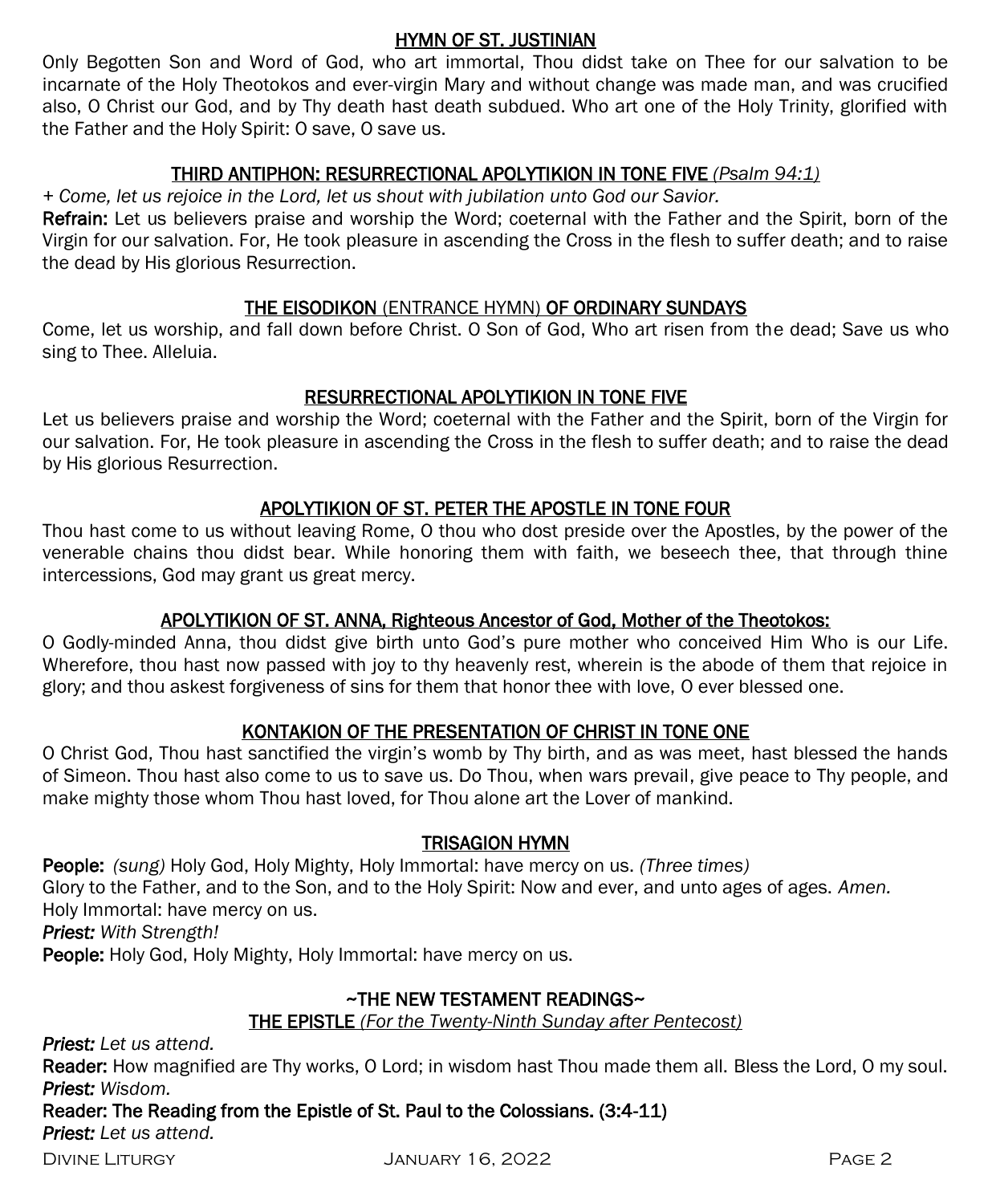Reader: Brethren, when Christ, Who is our life, appears, then you also will appear with him in glory. Put to death therefore what is earthly in you: fornication, impurity, passion, evil desire, and covetousness, which is idolatry. On account of these, the wrath of God is coming upon the sons of disobedience. In these you once walked, when you lived in them. But now put them all away: anger, wrath, malice, slander, and foul talk from your mouth. Do not lie to one another, seeing that you have put off the old nature with its practices and have put on the new nature, which is being renewed in knowledge after the image of its Creator. Here there cannot be Greek and Jew, circumcised and uncircumcised, barbarian, Scythian, slave, free man, but Christ is all, and in all.

# ALLELUIA FOR TONE FIVE *(Psalm 88:1-3)*

People: Alleluia, Alleluia, Alleluia.

*Reader: Of Thy mercies, O Lord, will I sing forever. Unto generation and generation will I declare Thy truth with my mouth.*

People: Alleluia, Alleluia, Alleluia.

*Reader: For Thou hast said: Mercy shall be built up forever. In the heavens shall Thy truth be established.* People: Alleluia, Alleluia, Alleluia.

# THE GOSPEL *(For the Twelfth Sunday of Luke — "Ten Lepers")*

*Priest: Wisdom. Stand upright. Let us hear the Holy Gospel. Peace be to all.*

People: And to thy spirit.

### *Priest: The Reading from the Holy Gospel according to St. Luke. (17:12-19)*

**People:** Glory to thee, O Lord, Glory to thee.

*Priest: Let us attend.* 

*At that time, as Jesus entered a village, He was met by ten lepers, who stood at a distance and lifted up their voices and said, "Jesus, Master, have mercy on us." When He saw them He said to them, "Go and show yourselves to the priests." And as they went they were cleansed. Then one of them, when he saw that he was healed, turned back, praising God with a loud voice; and he fell on his face at Jesus' feet, giving Him thanks. Now he was a Samaritan. Then Jesus said, "Were not ten cleansed? Where are the nine? Was no one found to return and give praise to God except this foreigner?" And He said to him, "Rise and go your way; your faith has made you well."*

People: Glory to thee, O Lord, Glory to thee.

### CHERUBIC HYMN

We who mystically represent the cherubim, and who sing to the life-giving Trinity the thrice holy hymn, let us now lay aside all earthly cares, that we may receive the King on all who comes invisibly up borne by the angelic host. *Alleluia.*

#### THE NICENE CREED

I believe in one God, the Father Almighty, Maker of heaven and earth, and of all things visible and invisible; And in one Lord Jesus Christ, the Son of God, the Only-begotten, Begotten of the Father before all worlds, Light of Light, Very God of Very God, Begotten, not made; of one essence with the Father, by whom all things were made: Who for us men and for our salvation came down from heaven, And was incarnate of the Holy Spirit and the Virgin Mary, and was made man; And was crucified also for us under Pontius Pilate, and suffered and was buried; And the third day He rose again, according to the Scriptures; And ascended into heaven, and sitteth at the right hand of the Father; And He shall come again with glory to judge the quick and the dead, Whose kingdom shall have no end. And I believe in the Holy Spirit, the Lord, and Giver of Life, Who proceedeth from the Father, Who with the Father and the Son together is worshipped and glorified, Who spake by the Prophets; And I believe in One Holy Catholic and Apostolic Church. I acknowledge one Baptism for the remission of sins. I look for the Resurrection of the dead. And the Life of the world to come. *Amen.*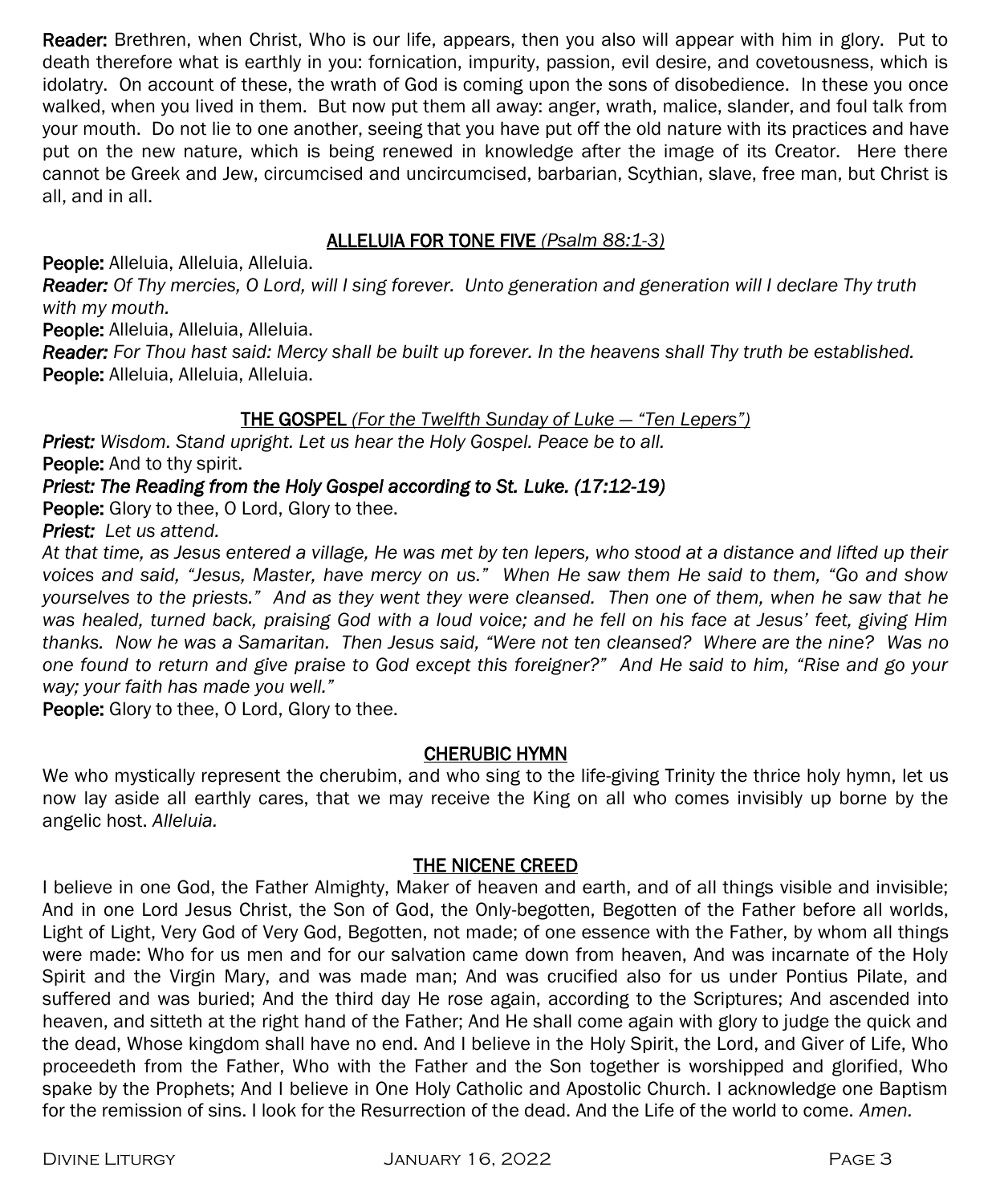### MEGALYNARION IT IS TRULY MEET

It is truly meet, it is truly meet, to call thee Blessed, Lady Theotokos. Lady ever-greatly blessed, and most perfect in innocence, and Mother of our God. Lady more precious than the cherubim and more glorious beyond all measure than the seraphim, who without corruption gavest birth to God the Word and art truly Theotokos, we magnify Thee, we magnify Thee.

# THE LORD'S PRAYER

Our Father, who art in heaven, hallowed be thy Name; thy kingdom come; thy will be done on earth, as it is in heaven. Give us this day our daily bread; and forgive us our trespasses, as we forgive those who trespass against us; and lead us not into temptation but deliver us from evil.

# PRE-COMMUNION PRAYER – A PRAYER OF ST. JOHN CHRYSOSTOM

I believe, O Lord, and I confess that thou art truly the Christ, the Son of the living God, who didst come into the world to save sinners, of whom I am chief. And I believe that this is truly thine own immaculate Body, and that this is truly thine own precious Blood. Wherefore I pray thee, have mercy upon me and forgive my transgressions both voluntary and involuntary, of word and of deed, of knowledge and of ignorance; and make me worthy to partake without condemnation of thine immaculate Mysteries, unto remission of my sins and unto life everlasting. *Amen.*

Of thy Mystic Supper, O Son of God, accept me today as a communicant: for I will not speak of thy Mystery to thine enemies, neither will I give thee a kiss as did Judas; but like the thief will I confess thee: Remember me, O Lord, in thy Kingdom. Not unto judgment nor unto condemnation be my partaking of thy Holy Mysteries, O Lord, but unto the healing of soul and body.

# THE COMMUNION HYMN - KOINONIKON – Psalm 148:1-4

Refrain: Praise ye the Lord from the heavens, praise ye Him in the highest.

*1). Praise Him, all ye His angels; praise Him, all ye His hosts. (Refrain)*

*2). Praise Him, O sun and moon; praise Him, all ye stars and light. (Refrain)*

*3). Praise Him, ye heavens of heavens, and thou water that art above the heavens. (Refrain) Alleluia.* 

*Priest: With the fear of God and faith and love, draw near.*

People: Blessed is he that cometh in the Name of the Lord. God is the Lord and hath appeared unto us.

# THE PEOPLE'S COMMUNION HYMN

Receive me today, O Son of God, as partaker of Thy mystical supper; for I will not speak, for I will not speak of Thy mystery to Thine enemies, neither will I give Thee a kiss as did Judas; but like the thief will I confess Thee. Remember me, O Lord, remember me, O Lord, in Thy Kingdom.

# POST-COMMUNION HYMN

We have seen the true light; we have received the heavenly Spirit. We have found the true faith worshipping the undivided Trinity, who hath saved us.

# LET OUR MOUTHS BE FILLED

Let our mouths be filled with Thy praise, O Lord that we may sing of Thy glory. For Thou hast made us worthy to partake of Thy holy, divine, immortal, and life creating mysteries. Keep us in Thy holiness that all the day we may meditate upon Thy righteousness. Alleluia. Alleluia. Alleluia.

---------------------------------------------------------------------------------------------------------------------------------------------------------------------------------------- THANK YOU TO the Very Reverend Father Stephen Rogers for filling-in for Fr. Andrew as he continues to recover from his sickness. ----------------------------------------------------------------------------------------------------------------------------------------------------------------------------------------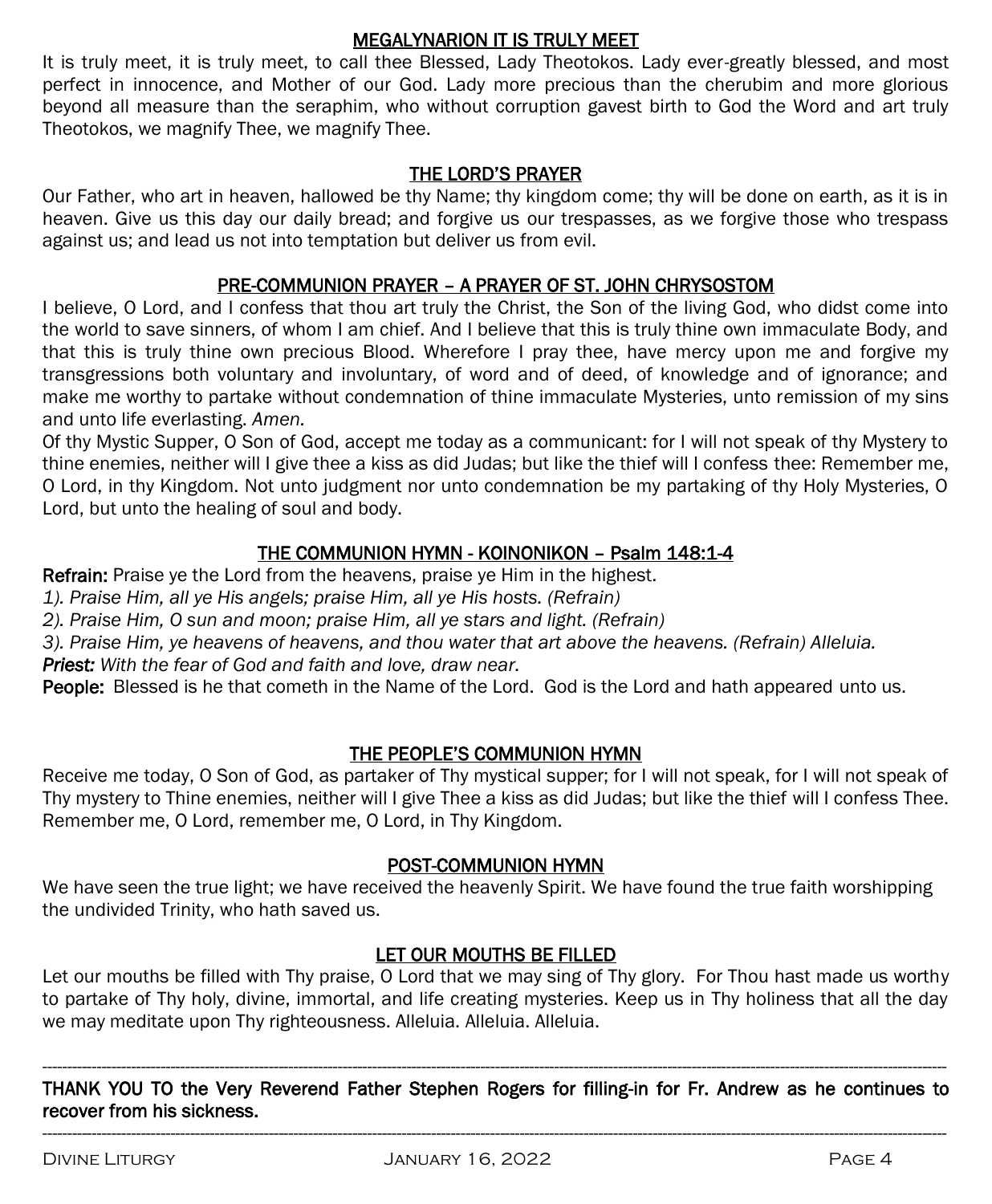# St. Anna Orthodox Christian Church Announcements

Welcome to our Visitors - We're glad you're here! Please join us after the morning services for Coffee Hour so we can meet you and know you better.

Receiving Holy Communion unites us with Our Lord Jesus Christ, His unoriginated Father, the Holy Spirit, our Bishop, and the Church, both in heaven and on earth. To commune signifies a commitment to Holy Orthodox Christianity and that all communicants share this common Apostolic Faith. As such, only those who are members in good standing of the Holy Orthodox Christian Church and who have prepared themselves through prayer, fasting and regular confession may receive the Eucharist. All those present today, including non-Orthodox, are invited to receive the Blessed Bread from the acolytes or clergy as a sign of our friendship.

#### UPCOMING SERVICES:

Saturday, January 15: Great Vespers (5pm) Sunday, January 16: Orthros (9am) and Divine Liturgy (10am) Saturday, January 22: Great Vespers (5pm) Sunday, January 23: Orthros (9am) and Divine Liturgy (10am) Saturday, January 29: Great Vespers (5pm) Sunday, January 30: Orthros (9am) and Divine Liturgy (10am)

| <b>SERVICE</b><br><b>ACOLYTES</b> | PROSPHORA                | <b>EPISTLE READER</b> | <b>CHURCH CLEANING</b> |
|-----------------------------------|--------------------------|-----------------------|------------------------|
| Sun, Jan 16<br>St. Raphael        | Kh. Belinda Short (F)    | <b>Grant Kelley</b>   | Julie D, Lisa, Jenny   |
| Sun, Jan 23<br>St. Herman         | Kh. Belinda Short (F)    | Steve Cox             | Weaver, Hill           |
| Sun. Jan 30<br>St. Raphael        | Arlin & Cathy Trover (B) | Walt Mvros            | Cox, Basil, Walt       |

Acolyte Teams: St. Raphael Team St. Herman Team Andrew Webster **Kellen Stephens** Adrian Hill Kanen Stephens Jesse Cox Ben Weaver Theodore Thomas Jaden Kent

Leader – Steve Cox Leader – Brian Weaver



| Special Days THIS WEEK - May God Grant You Many Years! |                                      |  |
|--------------------------------------------------------|--------------------------------------|--|
| <b>Birthdays: Julie Dumond</b>                         | January 17                           |  |
| Colton Thomas                                          | January 19                           |  |
| Saint Day: Ben Kelley                                  | January 17 - St. Anthony the Great   |  |
| Kanen Stephens                                         | January 22 - St. Timothy the Apostle |  |
|                                                        |                                      |  |

# PLEASE SAVE THESE DATES:

1.) Men's Night Out – Tuesday, January 18 - CANCELED

2.) Parish Council – Thursday, January 20 – CANCELED

3.) Camp St. Thekla Winter Camp – (Ages 12-17) February 18-21 – *Cleveland, SC*

4.) DOMSE Winter Retreat – Friday & Saturday, February 25 & 26 – *St. Elias Orthodox Church, Atlanta, GA*

5.) 2022 Parish Life Conference (PLC) – June 15-18 – *Hosted by St. John Orthodox Church, Memphis, TN*

Church School – 8:45 am (Ages 3-12) – Church School is CANCELED until further notice as Kh Belinda continues to recover from her sickness.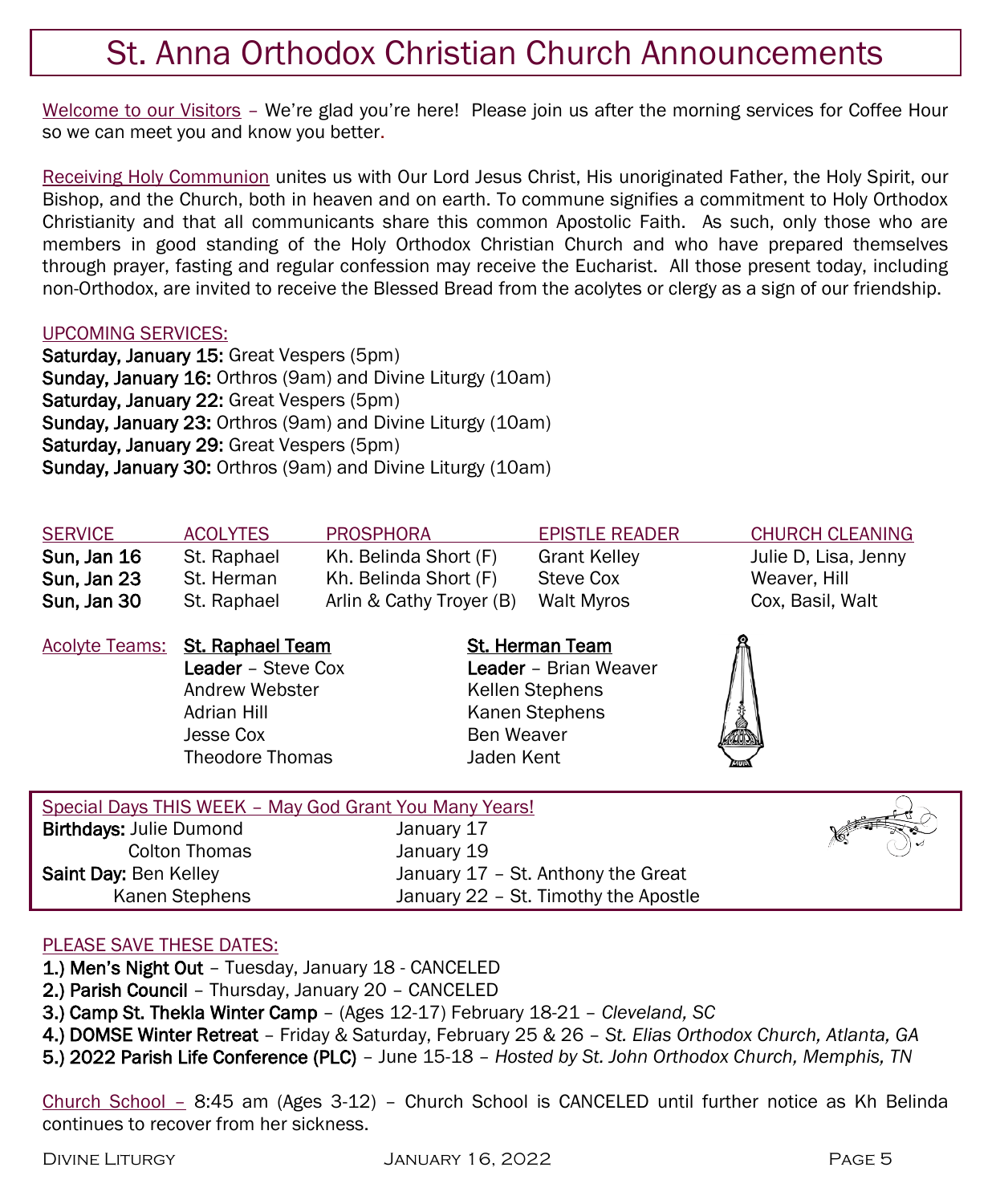St. Anna Women's Book Study - *Mary as the Early Christians Knew Her: The Mother of Jesus in Three Ancient Texts*, by Kh. Frederica Mathewes-Green. This book, written by Kh. Frederica opens up "The Gospel of Mary" to see her early life, offering a window into her centrality to the Christian Faith **MARY** in new and sometimes startling ways. Christians have alternatively raised the status of the mother of Jesus to that of her Son or ignored her entirely. Behind all of the images is a girl who grew up to be the mother of Christ. How did the first Christians view her? What were the commonly understood facts about the Blessed Mother's early life, before the Annunciation? How did Mary, the mother of Jesus, become the Theotokos? This book gives some surprising Frederica<br>Mathewes-Green insights. Kh. Belinda is leading this book study at 7pm on Wednesday evenings at St. Anna:

This book study will resume it's monthly gathering when Kh Belinda is able to resume her normal activities.

St. Anna Women's Nativity Community Charity - the Center of Hope, a local Domestic Violence and Abuse non-profit. We can help this organization by providing the following items: Mayonnaise (small), Toilet Paper, Laundry Detergent, Paper Towels, Light Bulbs, Batteries (9 Volt), Snack Foods: Chips, Snack Cakes, Cookies, Granola Bars, etc. To learn more: www.centerofhopetn.org. A box is located on the floor near the Materials Rack at the back of the church through January 30th for this collection.



*You and your family will not want to miss these Diocese of Miami and the Southeast 2022 Winter LIVE Events Coming Up!*





https://domse.org/event/domse-winterretreat2022/

DOMSE Winter Retreat: February 25-26, 2022 LIVE Winter Camp is Coming! February 18-21, 2022 *Hosted by St. Elias Orthodox Church, Atlanta, GA Ages 12-17 - President's Day Weekend – Cleveland, SC* Special sessions for Men, Women, Young Adults, Camper & Staff Applications are all online & open today! Teens and Child Care for all Teaching sessions. RSVP Today - https://domse.org/cst\_wintercamp2022/